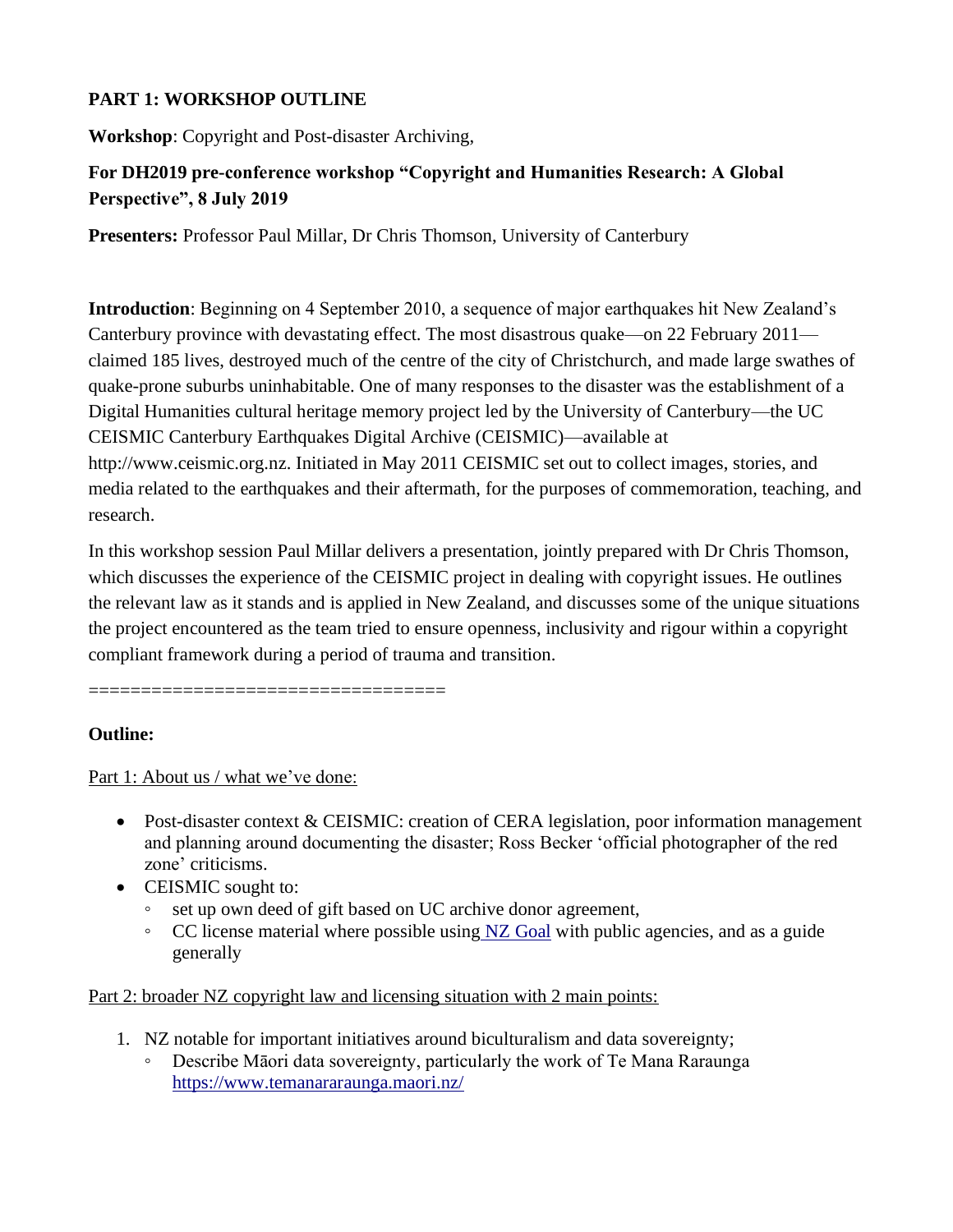◦ Reading the charter and use the audit tool, applying it to QuakeBox 2 or Kōmako as an example or exercise that may suggest key points for discussion. See <https://www.temanararaunga.maori.nz/tutohinga>

2. Review of our 1994 Copyright Act generating strong discussion within the Cultural Heritage Sector, and needs to be promoted in academia, particularly for areas like DH.

- Current review of Copyright Act 1994 (ongoing since 2018)
	- See the issues paper for lots of gritty detail relating to some of the questions above: [https://www.mbie.govt.nz/dmsdocument/3441-review-of-copyright-act-1994-issues](https://www.mbie.govt.nz/dmsdocument/3441-review-of-copyright-act-1994-issues-paper-pdf)[paper-pdf](https://www.mbie.govt.nz/dmsdocument/3441-review-of-copyright-act-1994-issues-paper-pdf)
	- **•** For example, on the question about waiving rights, see points  $222 \& 223$ : "There is currently no mechanism in the Copyright Act that allows creators or copyright owners to renounce all of their rights in a work….". A summary of some of these key points to give the audience a broad comparison of the legislation and points being discussed for review in comparison to other countries.
- Context for review: Note work of DigitalNZ in promoting discovery tools and benefits of access and reuse
- Context for review: NZ has seen work in recent years to align licensing and rights with international standards. Eg,
	- Move from Creative Commons NZ 3.0 licenses to Creative Commons International 4.0 licenses;
	- Nat Lib work on adopting [rights statements from DPLA,](https://natlib.govt.nz/librarians/reports-and-research/rights-statements-for-new-zealand-collecting-insitutions)
- Research funding requirements for open access to public research.
	- Consider provisions in the Marsden contract. Points (i) -(k) cover obligation to make public (but don't seem to specify open access) and also to make data available provided it is not restricted by ethical or legal limitations.
	- Finally consider the value of making data more open where possible, such as enabling longitudinal research –describe QuakeBox 2 in more detail.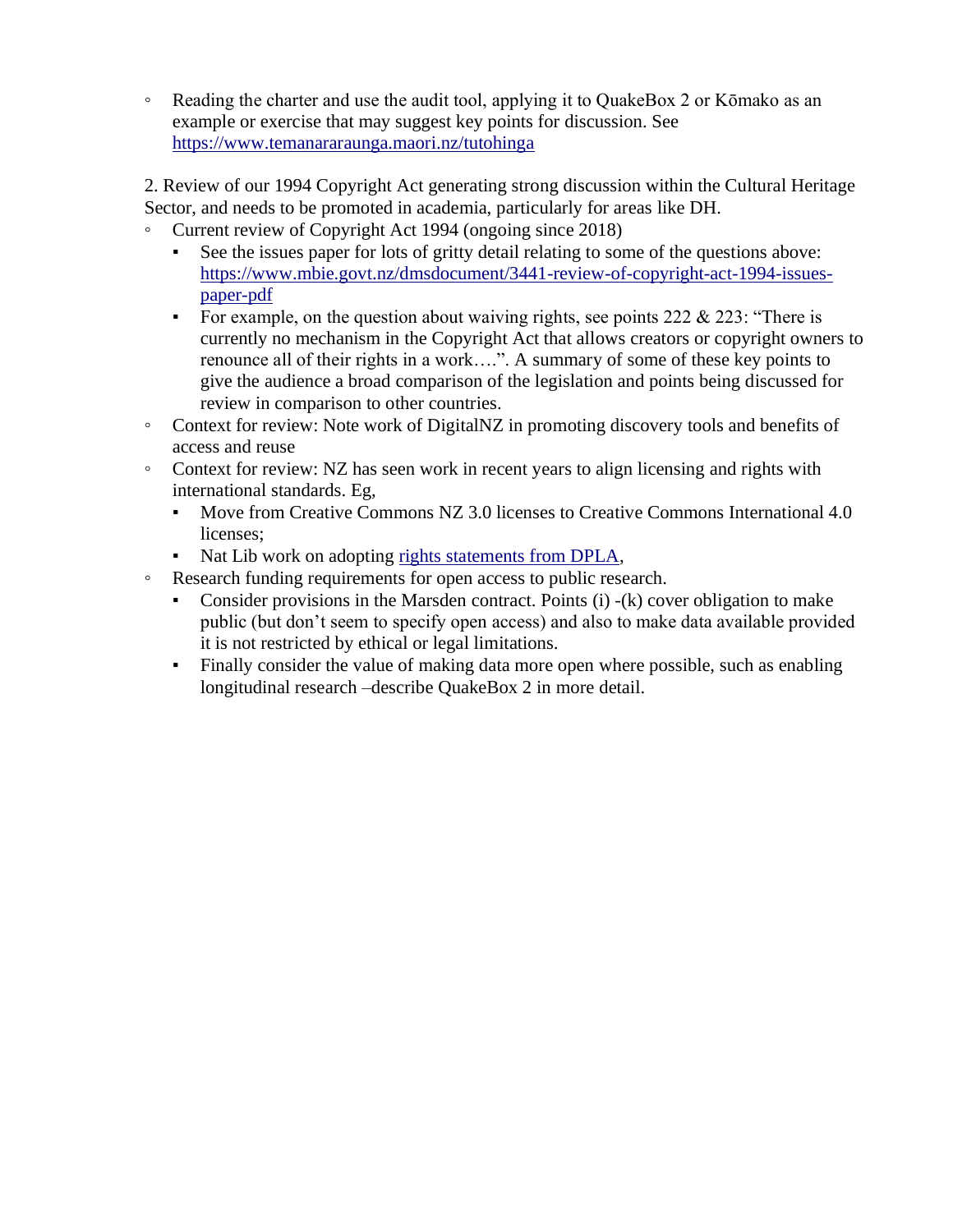#### **PART 2: SLIDES**

 $2.17$ 



### NZ Copyright Law and Licensing: **Biculturalism and Data sovereignty**

See Te Mana Raraunga https://www.temanararaunga.maori.nz/

#### Nga mihi ki a koutou katoa

Our data, our sovereignty, our future. This vision drove the establishment of Te Mana Raraunga as the Māori Data Sovereignty Network. We advocate for Māori rights and interests in data to be protected as the world moves into an increasingly open data environment.

#### **What is Maori Data Sovereignty?**

- $\Box$ . Data Sovereignty typically refers to the understanding that data is subject to the laws of the nation within which it is stored.
- Indigenous Data Sovereignty perceives data as subject to the laws of the nation from which it is collected.
- Māori Data Sovereignty recognises that Māori data should be subject to Māori governance.
- Māori Data Sovereignty supports tribal sovereignty and the realisation of Maori and Iwi aspirations.

## Our Data, Our Sovereignty, Our Future

NZ Copyright Law and Licensing: **Biculturalism and Data sovereignty** 



### Kōmako

bibliography of writing by Maori in English

- An interesting exercise would be to read the Te Mana Raraunga charter, and use the audit tool, perhaps applying it to our Komako website.
- https://www.temanararaunga.maori.nz/tutohinga  $\bullet$
- https://www.komako.org.nz/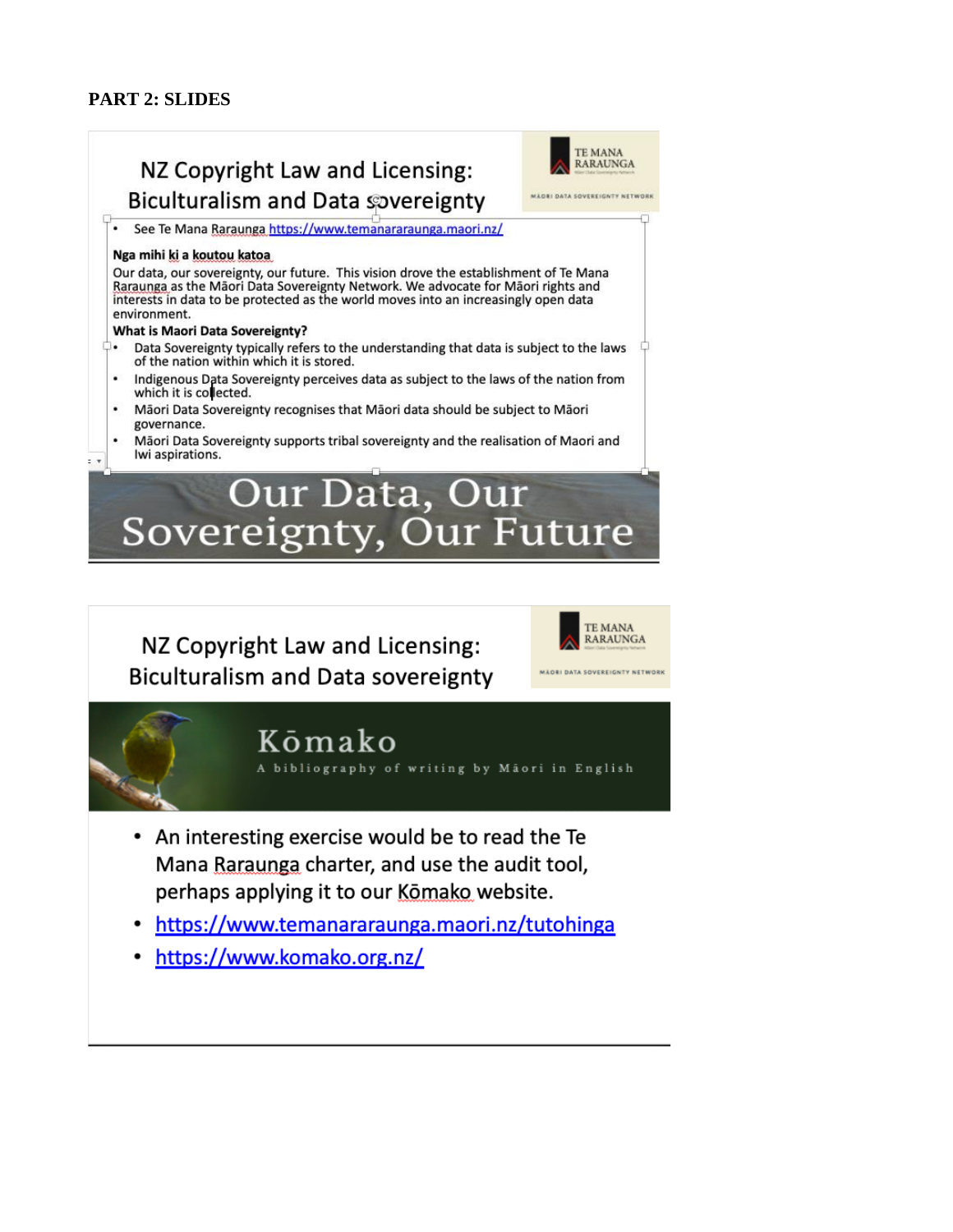## **Mukurtu CMS**



- https://mukurtu.org/
- https://humanitiesforall.org/projects/mukurtu -an-indigenous-archive-and-publishing-tool.
- While more relevant to questions of cultural ownership/access than copyright, has relevance to discussions around Māori data sovereignty.

### Review of New Zealand's 1994 **Copyright Act**

- Generating strong discussion within the NZ Cultural Heritage Sector.
- This review needs to be promoted in academia, particularly for areas like Digital Humanities.
	- See the issues paper for detail relating to some of the key concerns being raised.
	- "There is currently no mechanism in the Copyright Act that allows creators or copyright owners to renounce all of their rights in a work...."
	- Context for review: NZ has seen work in recent years to align licensing and rights with international standards. For example: -Move from Creative Commons NZ 3.0 licenses to CC International 4.0 licenses;

-National Library work on adopting right statement from Digital Public Library of America.

- DigitalNZ Content aggregation arm of the NZ National Library-strong promoter of discovery tools and benefits of access and reuse.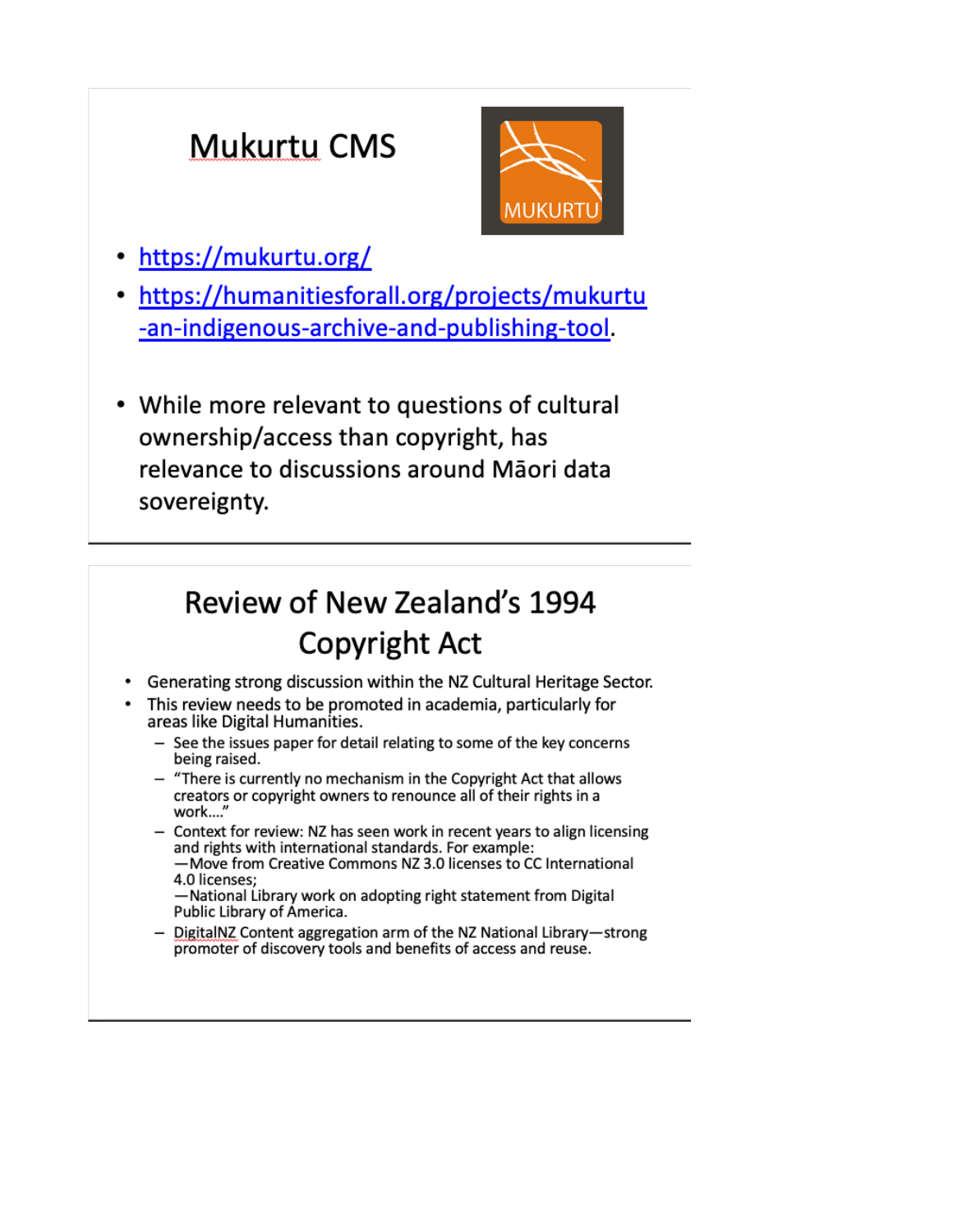### **PART 3: WORKSHOP HANDOUT**

Workshop Session: "Copyright and Humanities Research: A Global Perspective", July 8, 2019, DH2019 Conference, Utrecht, The Netherlands.

### **Copyright and Post-disaster Archiving: Links**

Professor Paul Millar, Dr Christopher Thomson

University of Canterbury Te Whare Wānanga o Waitaha | Ōtautahi Christchurch | Aotearoa New Zealand

- CEISMIC Canterbury Earthquakes Digital Archive:<http://www.ceismic.org.nz/>
- Quakestudies:<https://quakestudies.canterbury.ac.nz/>
- NZGOAL (New Zealand Government Open Access and Licensing) framework <https://www.data.govt.nz/manage-data/policies/nzgoal>
- Te Mana Raraunga, Māori Data sovereignty Network<https://www.temanararaunga.maori.nz/>
- Te Mana Raraunga Charter:<https://www.temanararaunga.maori.nz/tutohinga> See the link to the audit tool on this page. You might find it interesting to apply the audit tool to Dr Thomson's Kōmako project at<https://www.komako.org.nz/> or to our Quakestudies site above.
- Mukurtu CMS. See<https://mukurtu.org/> and [https://humanitiesforall.org/projects/mukurtu-an](https://humanitiesforall.org/projects/mukurtu-an-indigenous-archive-and-publishing-tool)[indigenous-archive-and-publishing-tool.](https://humanitiesforall.org/projects/mukurtu-an-indigenous-archive-and-publishing-tool) While more relevant to questions of cultural ownership/access than copyright, has relevance to discussions around Māori data sovereignty.
- Review of New Zealand's 1994 Copyright Act, ongoing since 2018, is generating strong discussion within the NZ Cultural Heritage Sector. This review needs to be promoted in academia, particularly for areas like Digital Humanities.
	- o See the issues paper for detail relating to some of the key concerns being raised: [https://www.mbie.govt.nz/dmsdocument/3441-review-of-copyright-act-1994-issues-paper](https://www.mbie.govt.nz/dmsdocument/3441-review-of-copyright-act-1994-issues-paper-pdf)[pdf](https://www.mbie.govt.nz/dmsdocument/3441-review-of-copyright-act-1994-issues-paper-pdf)
	- $\circ$  For example, on the question about waiving rights, see points 222 & 223: "There is currently no mechanism in the Copyright Act that allows creators or copyright owners to renounce all of their rights in a work…."
	- o Context for review: NZ has seen work in recent years to align licensing and rights with international standards. For example:

—Move from Creative Commons NZ 3.0 licenses to CC International 4.0 licenses; —National Library work on adopting right statement from Digital Public Library of America. See: [https://natlib.govt.nz/librarians/reports-and-research/rights-statements-for](https://natlib.govt.nz/librarians/reports-and-research/rights-statements-for-new-zealand-collecting-insitutions)[new-zealand-collecting-insitutions](https://natlib.govt.nz/librarians/reports-and-research/rights-statements-for-new-zealand-collecting-insitutions)

o DigitalNZ:<https://digitalnz.org/> Content aggregation arm of the NZ National Library strong promoter of discovery tools and benefits of access and reuse.

### **Resources**:

- Copyright and the Creative Sector—NZ Government report. <https://www.mbie.govt.nz/assets/527e65d882/copyright-and-the-creative-sector-december-2016.pdf>
- DigitalNZ Webinar on Copyright from October 2018 [https://www.youtube.com/watch?time\\_continue=9&v=s\\_fg-XQp2AE](https://www.youtube.com/watch?time_continue=9&v=s_fg-XQp2AE)
- Interesting example from Colourising New Zealand at https://youtu.be/s fg-XQp2AE?t=995
- See also [https://business.facebook.com/ColourisingNZ/.](https://business.facebook.com/ColourisingNZ/) Visual examples of re-use that may create a new copyright in the colourised version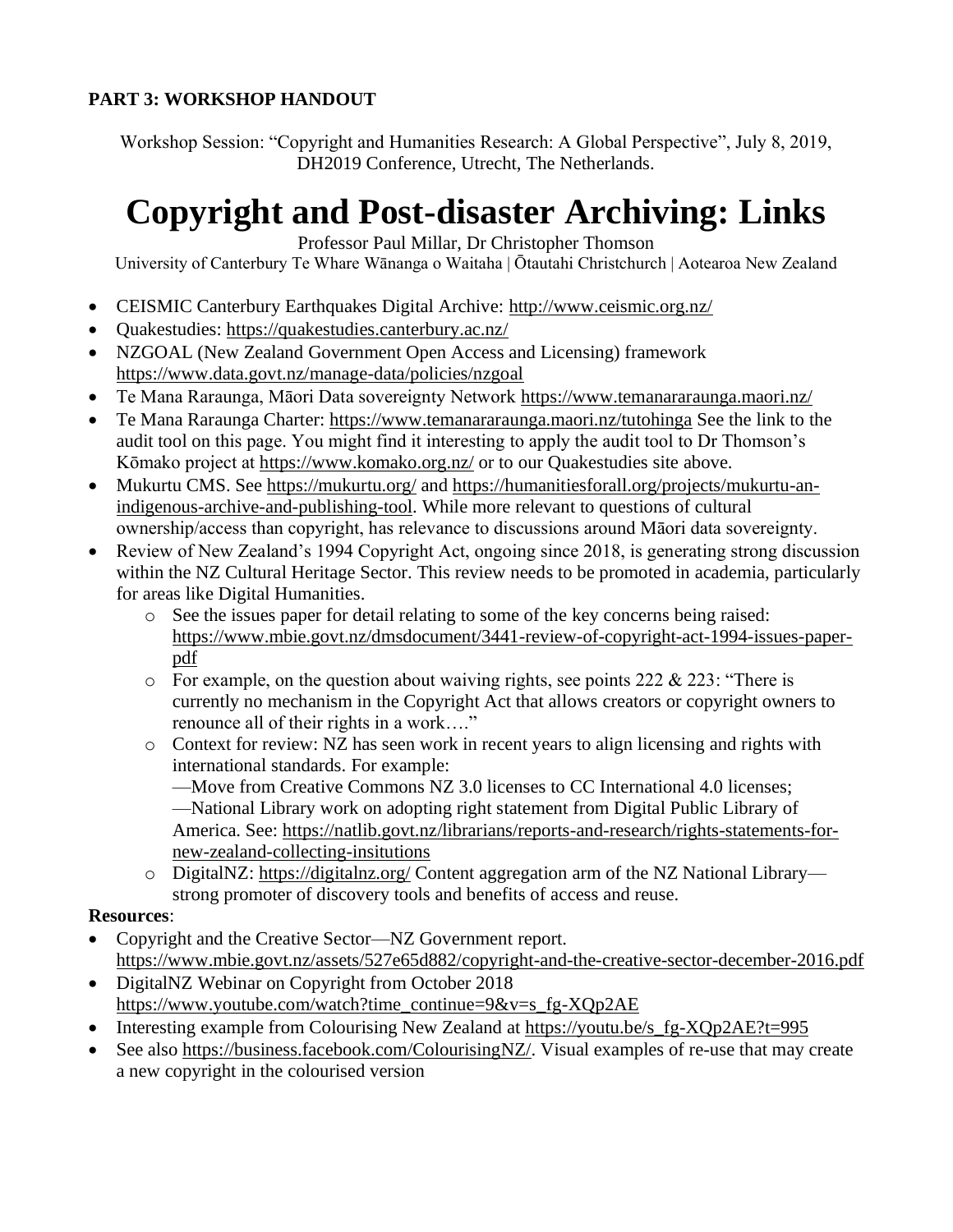• Statistic about subscription journals by Anton Angelo from UC Library: Elsevier's profits in 2017 could fund New Zealand's Marsden programme 50 times over: <https://www.anton.angelo.nz/2018/02/16/2/>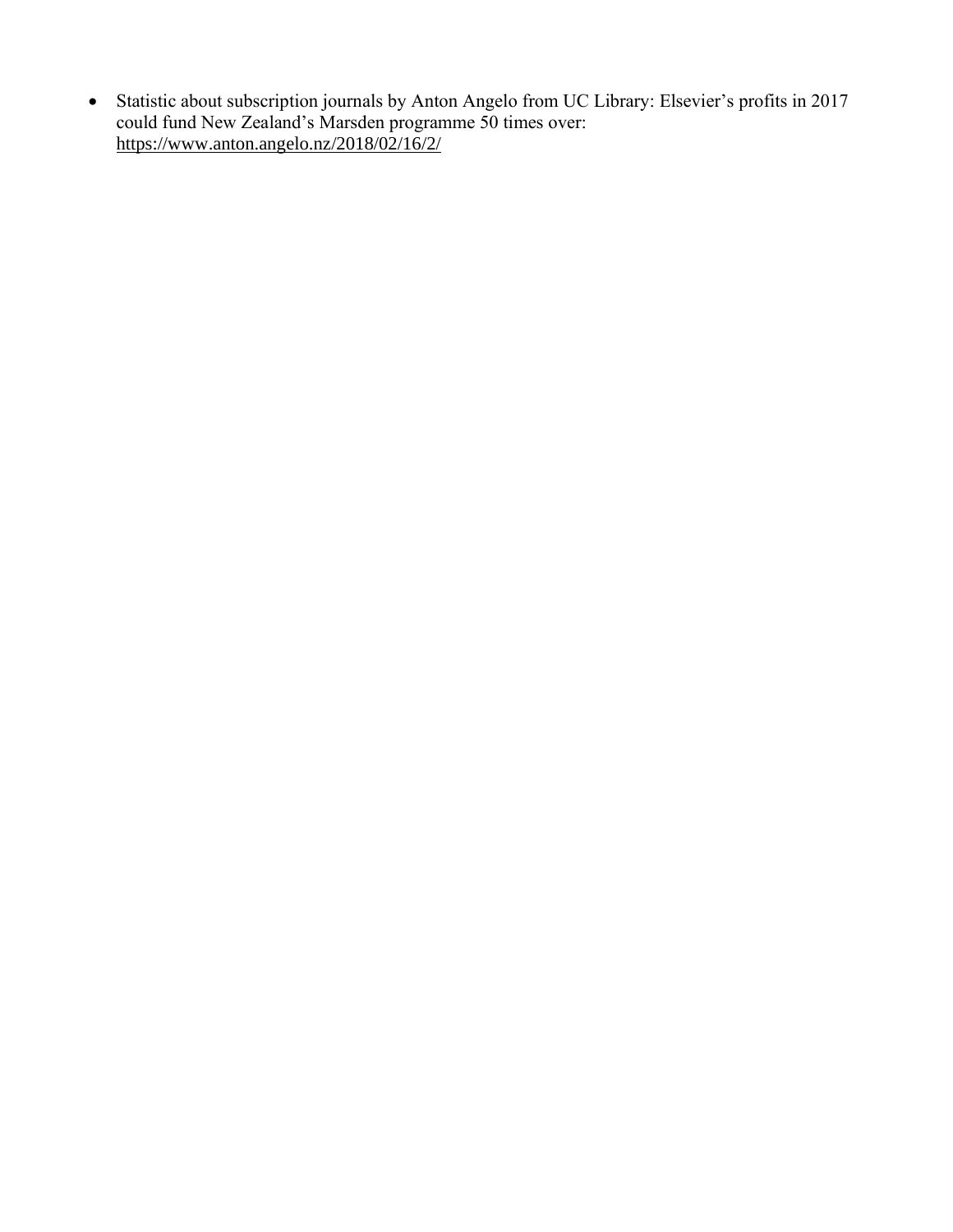# Copyright and Humanities Research: A Global Perspective

a DH2019 pre-conference workshop organized by Vanessa Hannesschläger, Pawel Kamocki, Walter Scholger, Andreas Witt

### Program

9.00 Opening [chairs: Vanessa Hannesschläger & Walter Scholger]

• Welcome by the organizers, introduction to scope of the workshop

9:30 Presentation session I [chair: Vanessa Hannesschläger]

• • Erik Ketzan: Should DH Consult an Oracle for the "Copyright Case of the

Decade"?

• ● (Pawel Kamocki), Andreas Witt: EU Exceptions for Text and Data Mining for

Research Purposes : from a Dry Spell to a Crisis of Abundance?

### 11.00 Break

11.30 Presentation session II [chair: Vanessa Hannesschläger]

• ● Kim Nayyer: Advancing digital scholarship activities with Canadian and global

comparative copyright law

• ● Simone Rebora, Moniek Kuijpers, Piroska Lendvai: Privacy and Property Issues in

the Computational Study of Social Reading

### 13.00 Lunch break

14.00 Presentation session III [chair: Walter Scholger]

- • Nirmala Menon: Copyright and Impact Factors in the Humanities Decolonizing Knowledge Systems and Assessments
- • Paul Millar: Copyright and Post-disaster Archiving
- • Kiyonori Nagasaki: Recent situation of copyright law and other licensing issues

for DH in Japan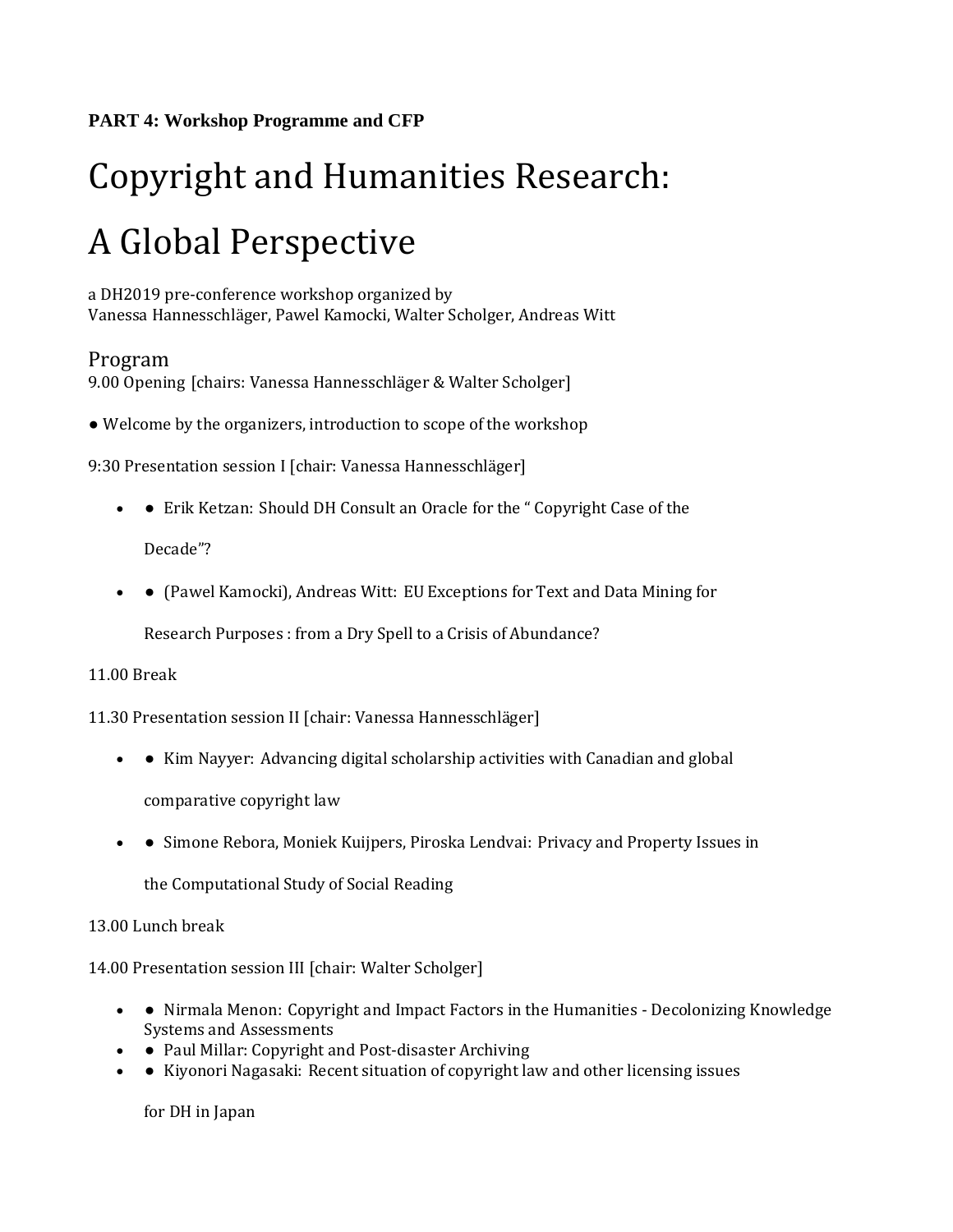#### 15:30 Break

16:00 Panel/Plenary Discussion: "Digital Humanities: Research with digital resources in post-anarchical times" [chair: Walter Scholger]

Panelists: Erik Ketzan, Kim Nayyer, Andreas Witt Wrap-up and Take-aways

17.30 End

# **CfP Copyright and Humanities Research: A Global Perspective (DH2019 pre-conference workshop)**

**We invite proposals for contributions to the DH2019 pre-conference workshop "Copyright and Humanities Research: A Global Perspective", which will take place on July 8, 2019 at the [DH2019 conference](https://dh2019.adho.org/) at Tivoli Vredenburg in Utrecht, The Netherlands.**

This workshop is a joint effort of the DARIAH working group ELDAH (Ethics and Legality in Digital Arts and Humanities) and the CLARIN CLIC (CLARIN Legal and Ethical Issues Committee).

### Introduction to the topic

Despite the fact that the first copyright acts were written "for the Encouragement of Learning"[1] or "to promote the progress of Science"[2], the research community regards today's copyright law as a foe, rather than as a friend. In the digital world (where every use of a digital work necessitates its reproduction), copyright has evolved into a framework regulating access and re-use of all sorts of contents. As copyright is within the scope of national legislation, international cooperations to carry out research in a digital environment have to deal with a highly complex legal situations.

Largely based at universities, cultural heritage institutions or other public research institutions, humanities research is usually non-commercial and based on a public mandate for education. Open (and free) access to sources and results of this research gains further importance because most national funding agencies demand open access to research publications and data as a requirement for funding. On the other hand, researchers themselves have a keen interest in defending their own intellectual property rights, in part due to economic concerns but also in terms of academic credit. This conflict of interest is summarized in the Universal Declaration on Human Rights, which sets the premise that "(everyone has) the right freely […] to share in scientific advancement and its benefits"[3], but goes on to say that "everyone has the right to protection of the moral and material interests resulting from any scientific, literary or artistic production of which he [sic] is the author"[4].